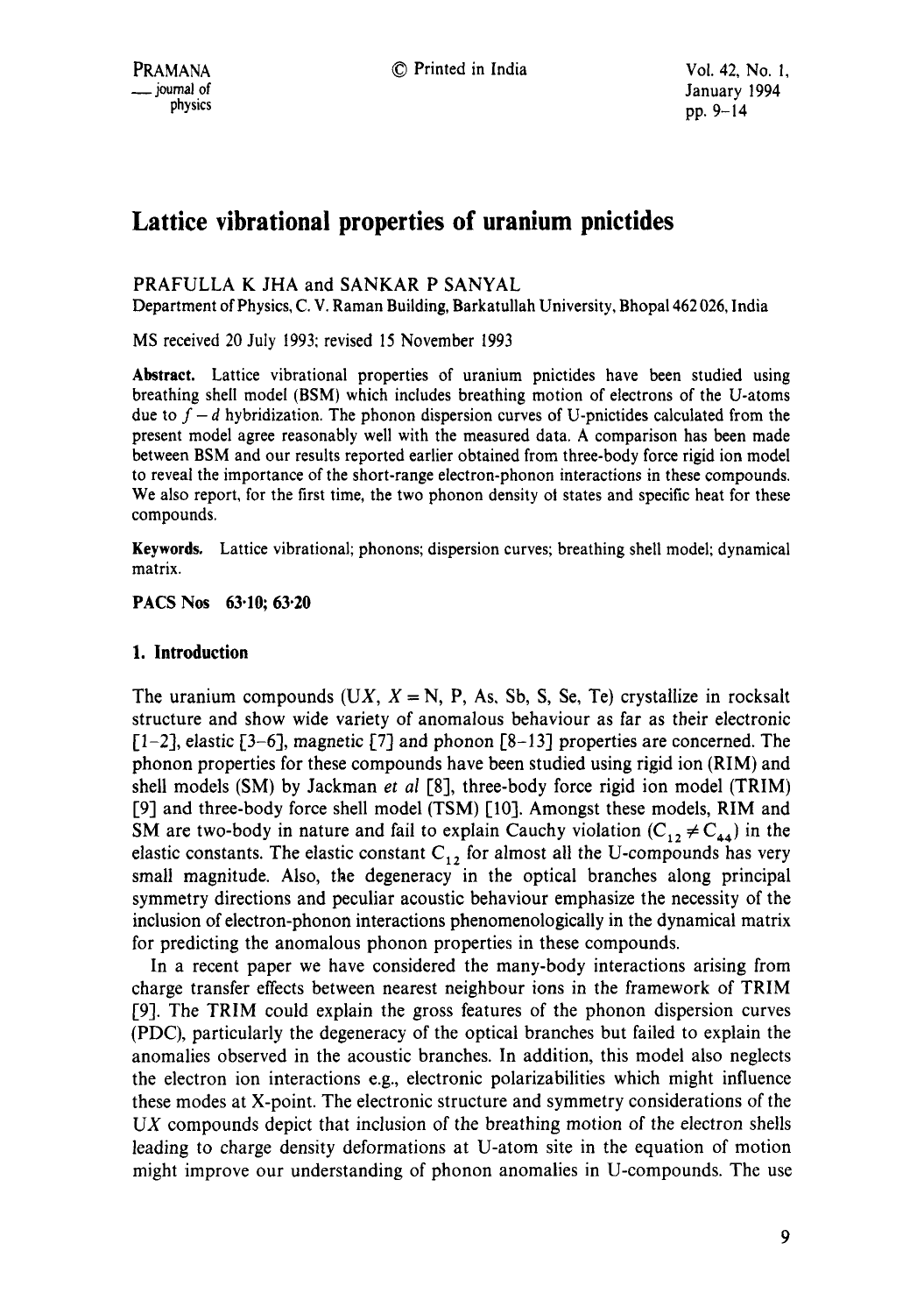of such an approach has also been emphasized earlier by several workers to explain their phonon properties  $[14-16]$ .

In the present paper we study the lattice vibrational properties such as phonon dispersion curves, BSM [17]. The BSM considers phenomenologically the breathing motion of electron shells resulting into charge density deformation due to  $f-d$ hybridization. This model has already been used to study the phonon properties in intermediate valence compounds by Kress *et al* [18] and uranium chalcogenides by us [11].

### 2. **Theory**

The breathing shell model considers phenomenologically the short range electronphonon interactions in terms of electron shell deformations. Depending upon symmetry, it includes dipolar, quadrupolar and breathing deformabilities of the electron shells of the polarizable ions. A detailed review of this model can be found elsewhere [17, 19].

The dynamical matrix corresponding to BSM is

$$
D(q) = (R' + ZCZ) - (R' + ZCY)(R' + K + YCY)^{-1}(R' + YCZ)
$$
 (1)

where

$$
R' = (R - QH^{-1}Q^{+})
$$
\n<sup>(2)</sup>

Here C and R are the Coulomb and short-range repulsive interaction matrices. O is a  $(6 \times 2)$  matrix representing the interactions between the ion displacement and breathing mode variables, while H is a  $(2 \times 2)$  matrix specifying the interactions between the breathing mode variables of different ions in the lattice.  $K$  and  $Y$  are the diagonal matrices and represent the core-shell force constants and shell charges, respectively.

The present version of BSM has altogether eight parameters, which can be determined from elastic, dielectric and zone centre phonon properties. We have assumed  $Y_1 = Y_2 = Y$  to minimize the number of parameters. The input data and model parameters are listed in tables 1 and 2, respectively.

**Table** 1. Input constants for uranium pnictides [8]. Elastic constants are in  $10^{12}$  dyne/cm<sup>2</sup>, lattice parameters in Å, frequencies are in THz and polarizabilities in  $\AA^3$ .

| Parameters           | UP    | <b>UAs</b>    | USb             |
|----------------------|-------|---------------|-----------------|
| a                    | 5.590 | 5.779         | 5.489           |
| $C_{11}$             |       | $2.50 + 0.1$  | $1.60 \pm 0.1$  |
| $C_{12}$             |       | $0.10 + 0.05$ | $0.07 + 0.15$   |
| $C_{44}$             |       | $0.26 + 0.05$ | $0.20 \pm 0.10$ |
| $v_{\tau 0}(\Gamma)$ | 9.200 | 5.990         | 4.700           |
| $\alpha_1$           | 0.550 | 0.500         | 0.430           |
| $\alpha_{2}$         | 7.250 | 7.500         | 8.200           |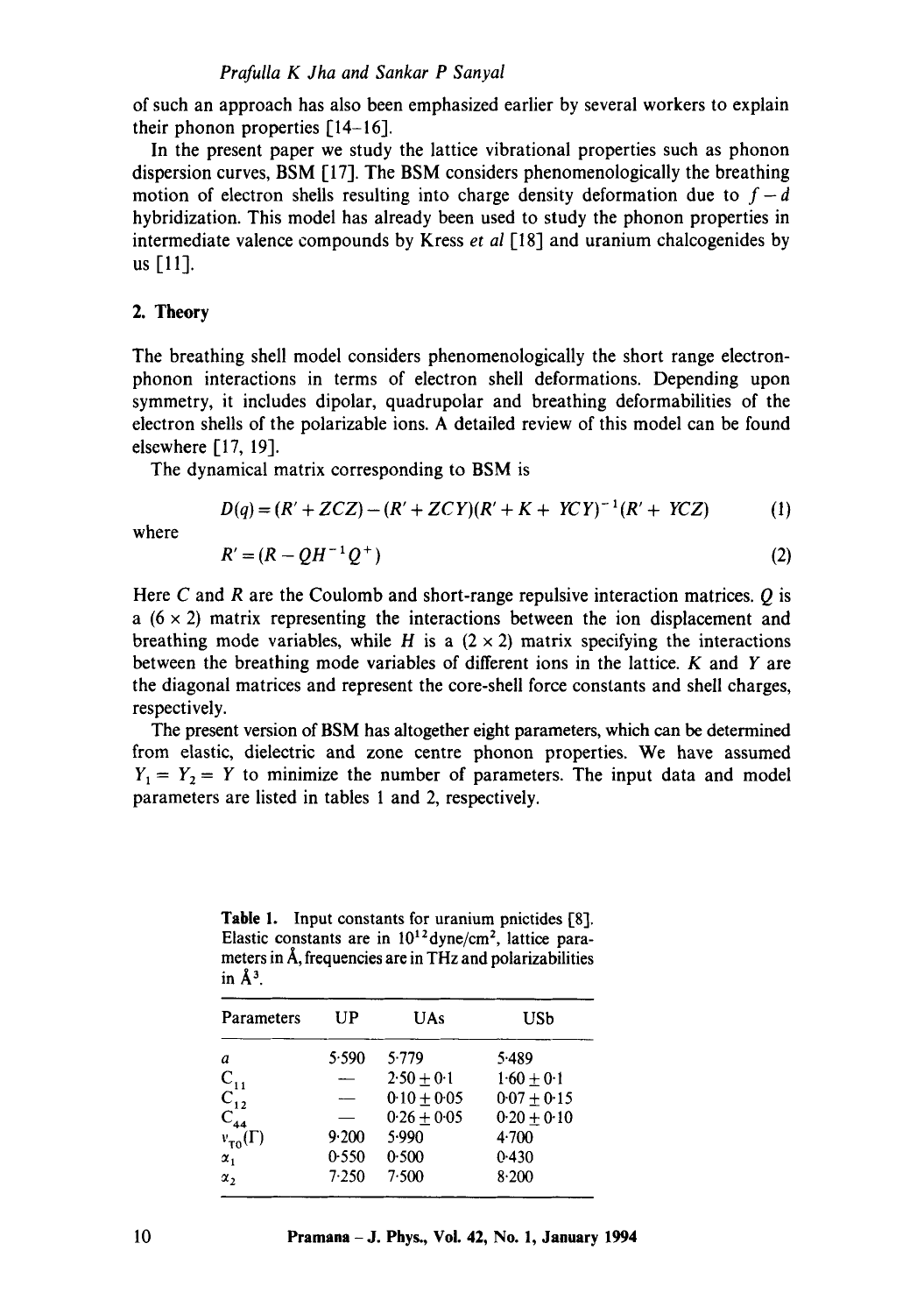### *Lattice vibrational properties*

| Parameters       | I J P <sup>a</sup> | UAs       | USb       |  |
|------------------|--------------------|-----------|-----------|--|
| $A_{12}$         | 34.109             | 31.261    | 23.813    |  |
| $B_{12}$         | 5.054              | 4.804     | 4.150     |  |
| $A_{11}$         | 2.139              | 3.142     | 5.390     |  |
| $B_{11}$         | $-2.237$           | $-1.988$  | $-1.541$  |  |
| $B_{22}$         | 0.800              | 0.933     | 1.205     |  |
| Y                | $-26.610$          | $-22.640$ | $-12.220$ |  |
| $G_1(x 10^2)$    | 695.770            | 575.235   | 207.328   |  |
| $G_2(\times 10)$ | 423.570            | 288.754   | 106.206   |  |

Table 2. Model parameters for uranium pnictides (for BSM). All are in units of  $e^2/2V$  except Y which is in units of e.

aValues obtained from linear interpolation.

### **3. Results and discussion**

The calculated PDC for U-pnictides (UP, UAs and USb) have been plotted in figures 1-3 and compared with earlier calculated TRIM results [9] and neutron scattering data [8]. In calculating these curves we have, however, not attempted a least square fit to the phonon data but obtained them from the parameters which are physical in nature and derived from crystal properties.

The calculated PDC for UP from TRIM and BSM are plotted in figures l (a) and (b). In the absence of sufficient measured properties, the force constants for UP are obtained from a linear interpolation of the results of other two members (UAs and USb) of this group. The theoretical results on PDC for UP have also been obtained by Jackman *et al* [8] from RIM using similar method. A close scrutiny of these two results reveals that BSM predicts non-degenerate LO and TO frequencies at X-point, which is not observed in the RIM results [8]. Also, the BSM predicts the LA and TA branches along *(qqq)* to be nearly degenerate, a feature shown by other members of this family, while the TRIM shows a smooth dispersion of these two branches similar to the RIM results. In the absence of any experimental data, relative merit of either of the model calculations cannot be judged at this moment. We believe that these results will be quite useful to the experimentalists when the PDC for UP are measured.

The PDC for UAs and USb are plotted in figures 2 and 3 from BSM and TRIM arid compared with experimental results [8, 13]. The LA and TA branches along (q00) direction for these compounds have been reproduced fairly well by both the models, while a marked disagreement is observed at X-point, particularly in TRIM. Both the models predict degeneracy in the optical branches similar to experiment. All the phonon modes along all the symmetry directions for UAs are explained satisfactorily by BSM, even without any fitting. In UAs, it seems that the BSM predictions are better than those of TRIM along *(qqq)* direction.

The PDC for USb, plotted in figure 3, reveals that the acoustic modes in all symmetry directions are satisfactorily reproduced by both TRIM and BSM. Large difference between LO and TO along *(qqO)* direction is a common feature shown by both the models. The difference is maximum at  $(0.5, 0.5, 0.0)$ . A similar situation is also observed from the RIM fit to the neutron scattering results [8]. The TRIM prediction of large splitting between LO and TO frequencies for USb at L-point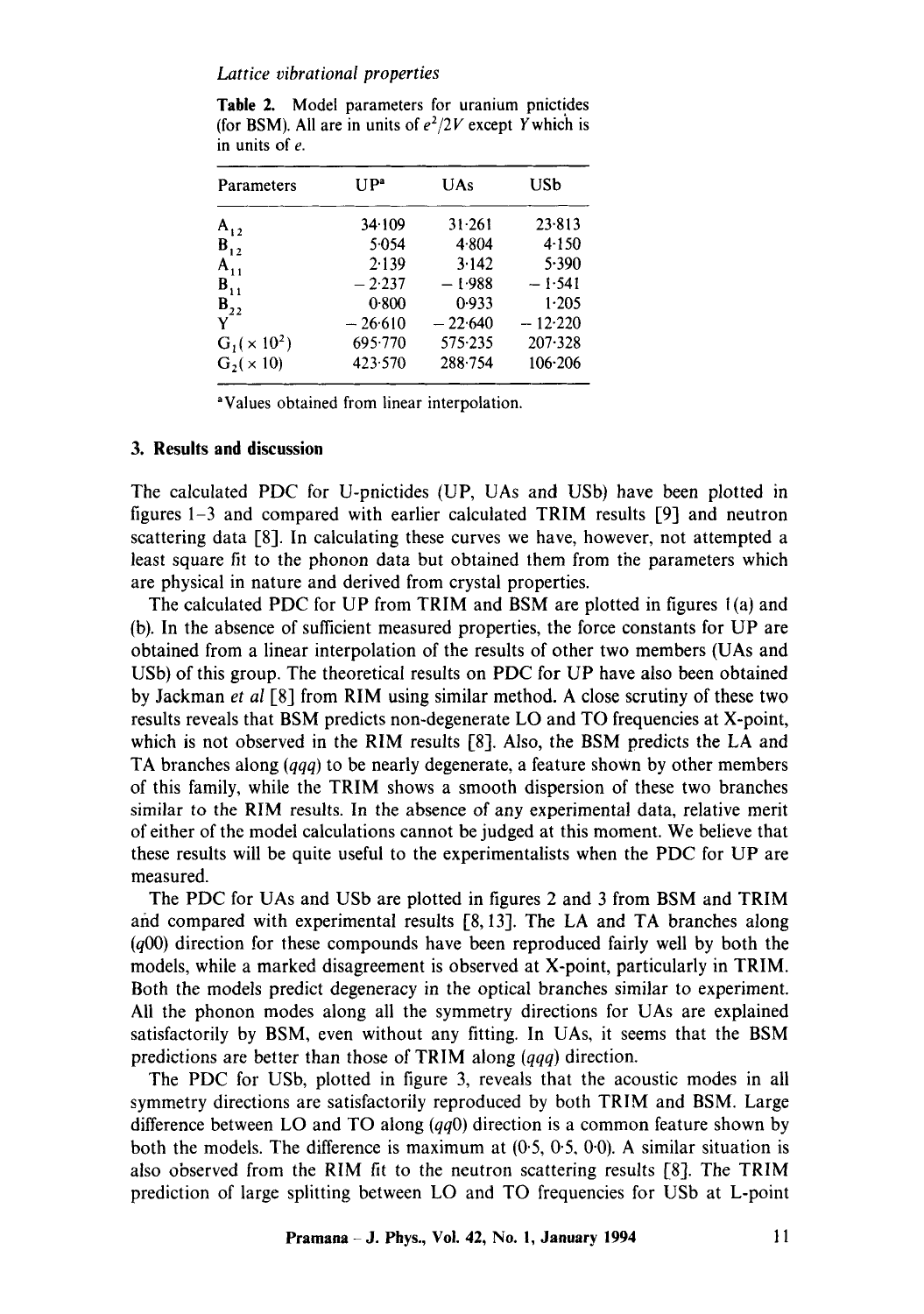*Prafulla K Jha and Sankar P Sanyal* 





Figure l(b). Same as in figure l(a) for UP using TRIM.



Figure 2. Same as in figure '1 for UAs. Experimental points are taken from Jackman *et al* [8] and Stirling *et al* [13].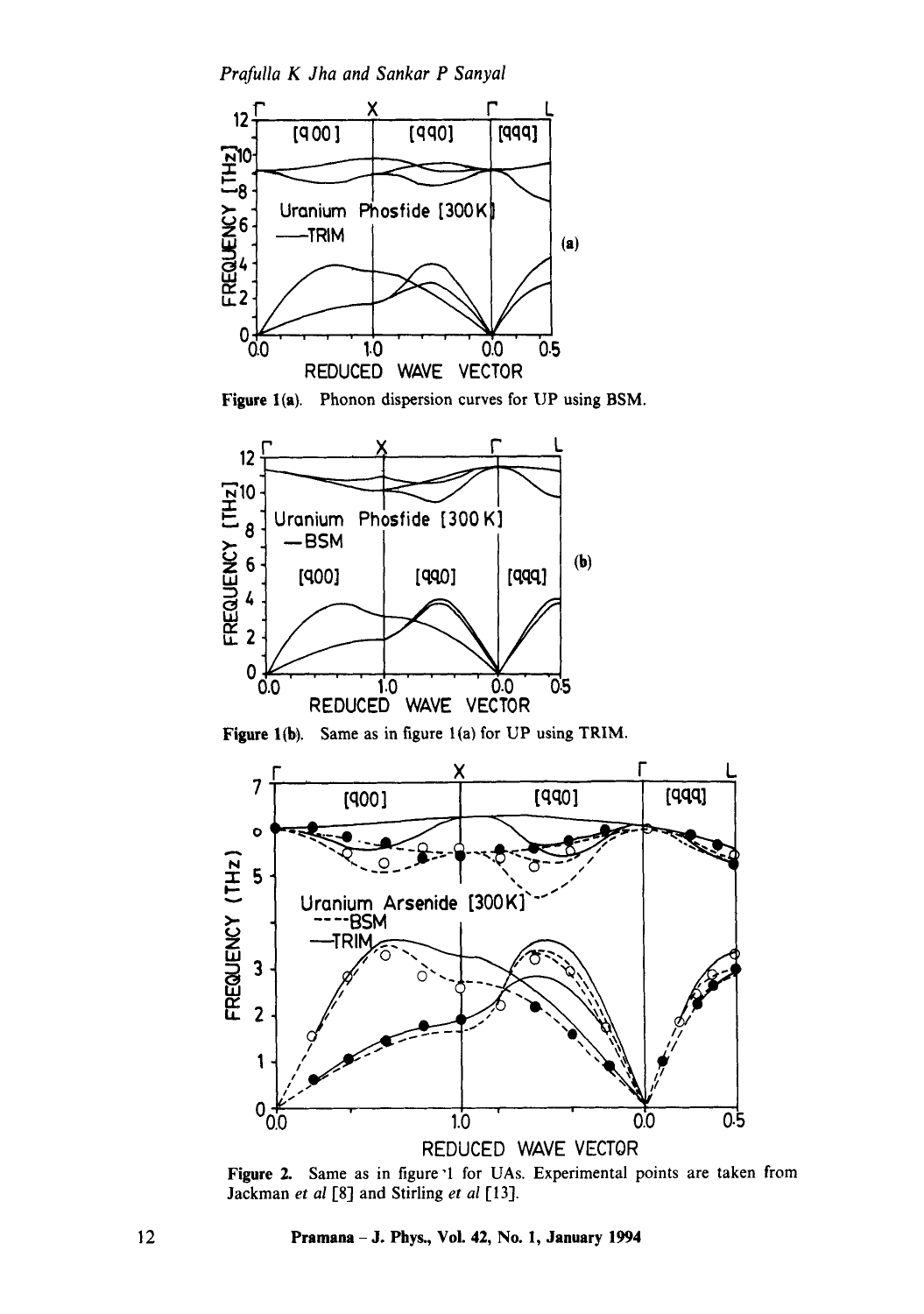

Figure 3. Same as in figure 1 for USb. Experimental points are taken from Jackman *et al* [8] and Stirling *et al* [13].

reveals its failure to take proper account of short-range interactions. In general, the optic branches are less satisfactorily explained by TRIM than BSM for uranium pnictides.

The lattice vibrations in uranium pnictides can be understood convincingly by analyzing the force constants derived from the present model (BSM). We present them in table 2. The salient feature of dominance of U-X  $(X = P, As, Sb)$  force constants in all U-pnictides, as is observed from RIM fit [8] has been fairly reproduced by BSM. The U-X force constants derived from BSM are nearly constant across the series. The relatively smaller magnitudes of second neighbour force constants are, to a greater extent, influenced by small magnitudes of bulk modulus of these compounds. Across the pnictide series, our calculated force constants show a similar trend of variation, similar to what is observed in RIM fit to the phonon data.

Finally, in this paper we have presented the results of a systematic study of a few phonon properties of the uranium pnictides. The calculated results point out that the phonon anomalies in these compounds, in general, originate from the breathing motion of the electron shells of uranium ions. The breathing shell model satisfactorily reproduces the gross features of the PDC. These predictions reveal that the polarizabilities of the ions are important and must be included in a realistic model approach. In addition, the short-range deformations due to breathing motion of the electron shells of U-ion contribute significantly to the peculiar phonon dispersion in uranium pnictides.

#### **Acknowledgements**

The work is financially supported by the Department of Atomic Energy, Govt. of India. We would like to thank Prof. U Schroder and Prof. W Kress for providing the BSM codes and Prof. R K Singh for valuable discussion. One of us (PKJ) wishes to thank the CSIR for a Fellowship.